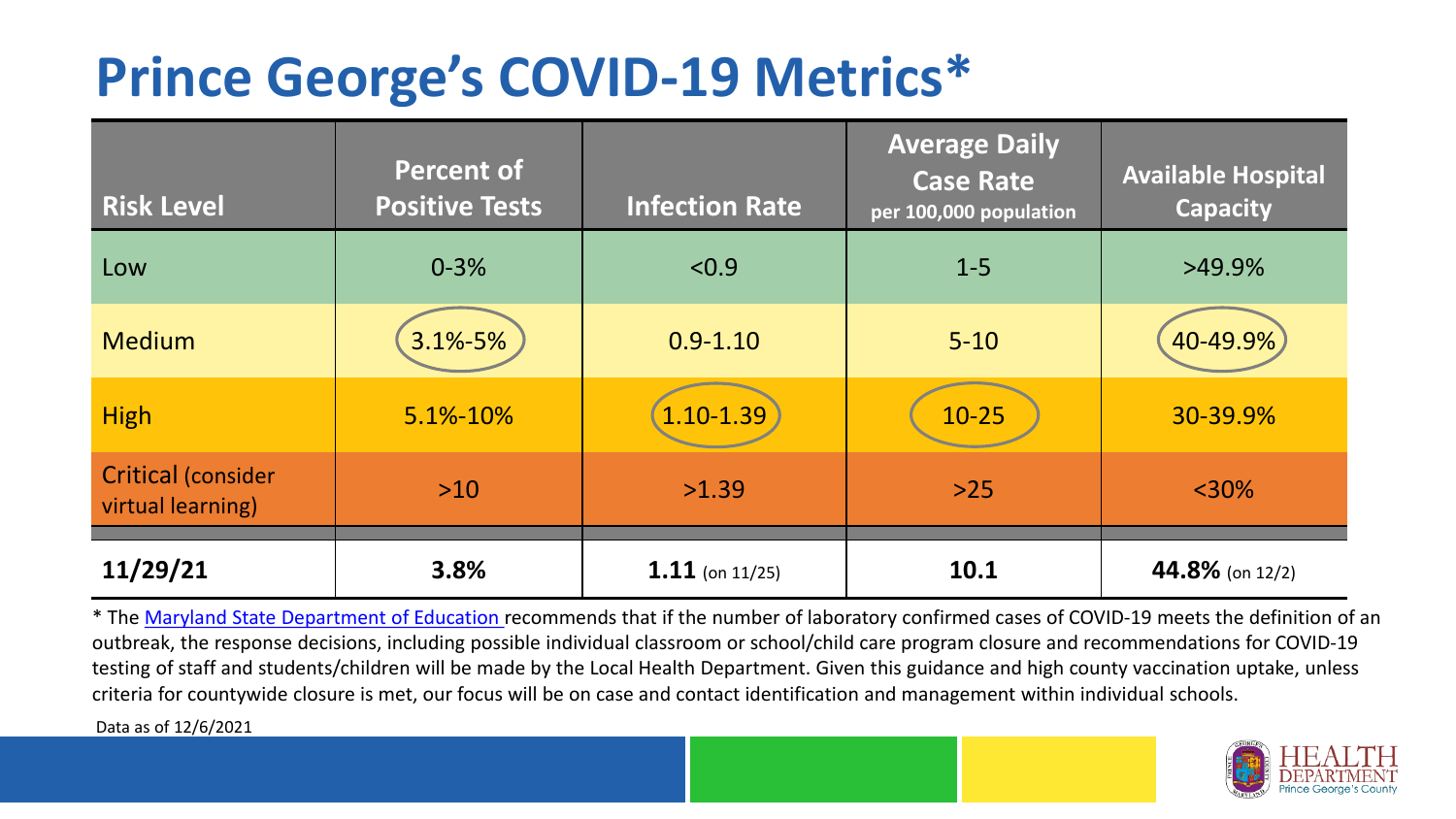# **COVID-19 Community Transmission and Vaccination**

Per the [CDC updated guidance for COVID-19 Prevention in K-12 Schools,](https://www.cdc.gov/coronavirus/2019-ncov/community/schools-childcare/k-12-guidance.html) vaccination is considered the leading prevention strategy for those who are eligible, and **Prince George's County exceeds the percentage of U.S. vaccinations for ages 12 and above**. The CDC also emphasizes using multiple prevention strategies together consistently, included universal indoor masking, as needed based on the level of community transmission and vaccine coverage.



\*County-specific data as of 12/3/21; all other data accessed on 12/3/21 at:<https://covid.cdc.gov/covid-data-tracker>

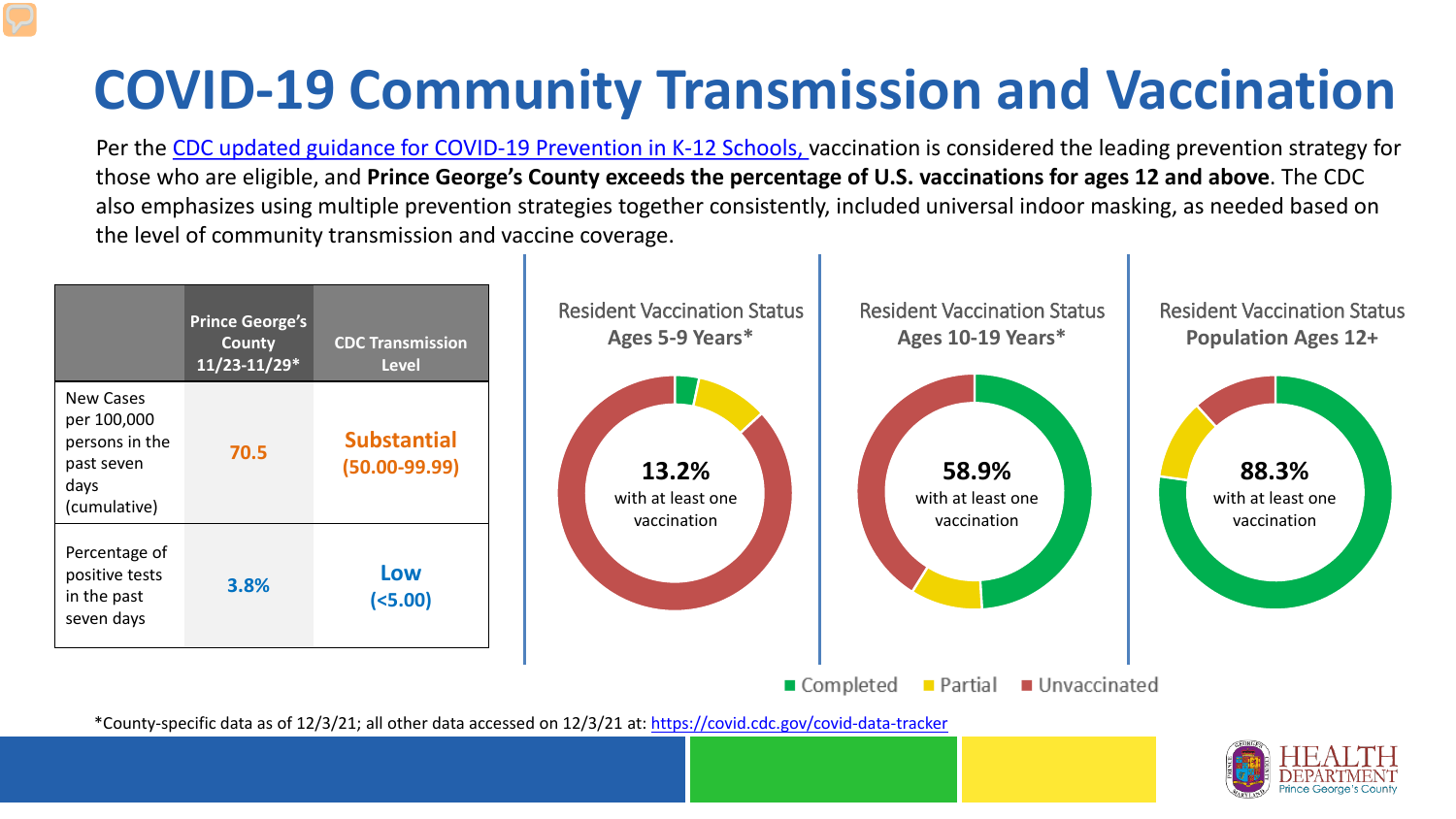### **Testing: Percent Positive** (past 7 days by test date)

The percent of tests returning as positive for county residents was 3.8% at the beginning of the week. **We have increased to over 3.0% for nearly a week.**

**Percent of Positive COVID-19 Tests by Date Collected** (as of 12/6/2021)

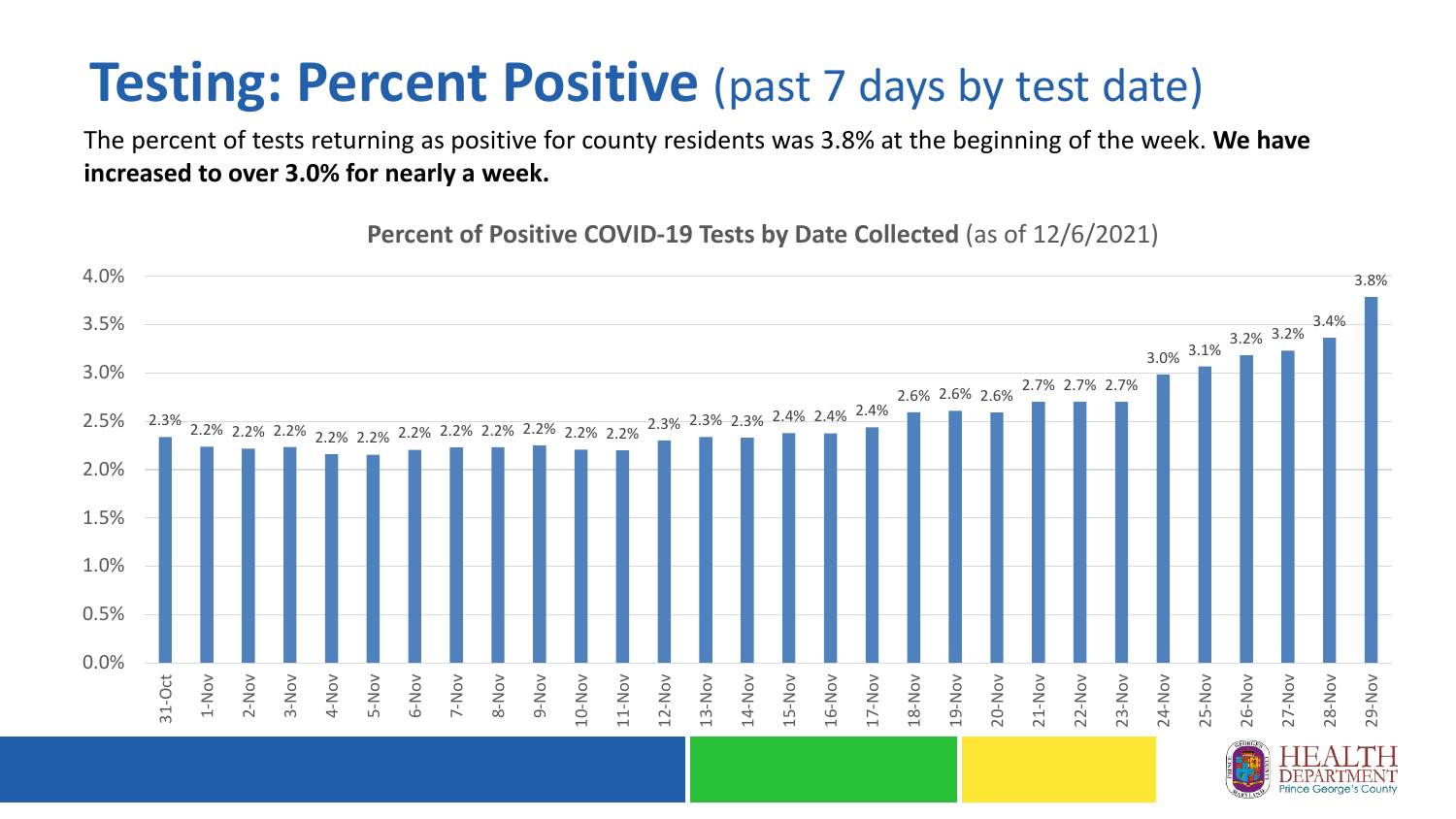## **Infection Rate for Prince George's County**



#### **Estimated by ovidActNow.org**

Accessed 12/6/2021. Each data point is a 14-day weighted average. Presented as the most recent seven days of data as a dashed line, as data is often revised by states several days after reporting.

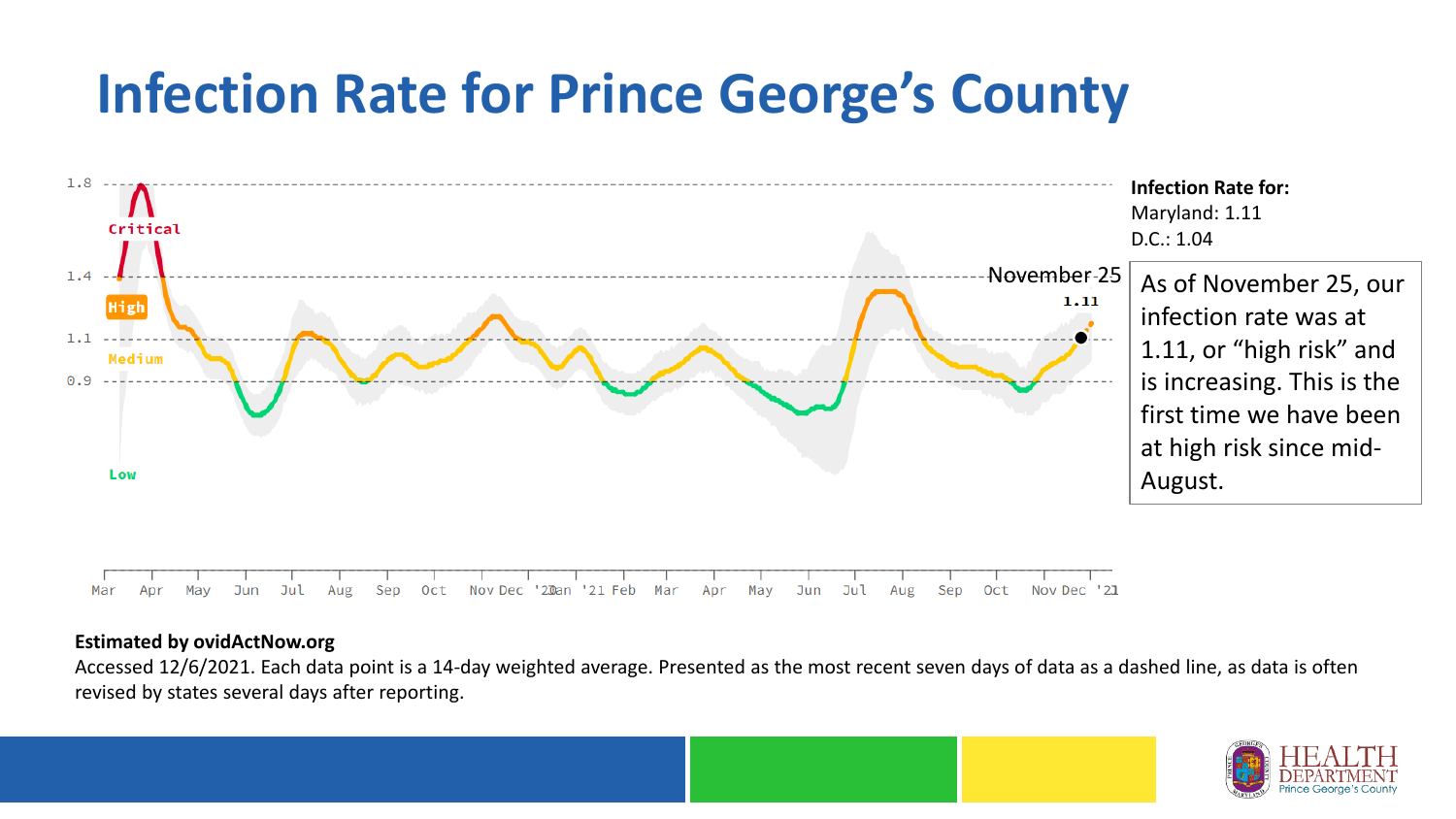#### **Average Daily Case Rate** (7-day Average by test date)

**The daily case rate at the start of this week was 10.1 new cases per 100,000 resident.** With this increase we are back in high risk for the first time since mid-October.

7.8 7.5 7.6 7.8 7.6 7.6 7.7 7.8 7.9 8.0 7.7 7.4 7.8 7.9 7.9 7.9 7.8 8.0 8.6 8.6 8.7 9.0 9.0 8.8 9.3 8.4 8.2 8.2 8.7 10.1  $0.0$ 2.0 4.0 6.0 8.0 10.0 12.0 14.0 10/31 11/1 11/2 11/3 11/4 11/5 11/6 11/7 11/8 11/9 11/10 11/11 11/12 11/13 11/14 11/15 11/16 11/17 11/18 11/19 11/20 11/21 11/22 11/23 11/24 11/25 11/26 11/27 11/28 11/29 **Low Risk Medium High**

**Average New COVID-19 Cases Per Day Per 100,000 Residents**

Data as of 12/6/2021